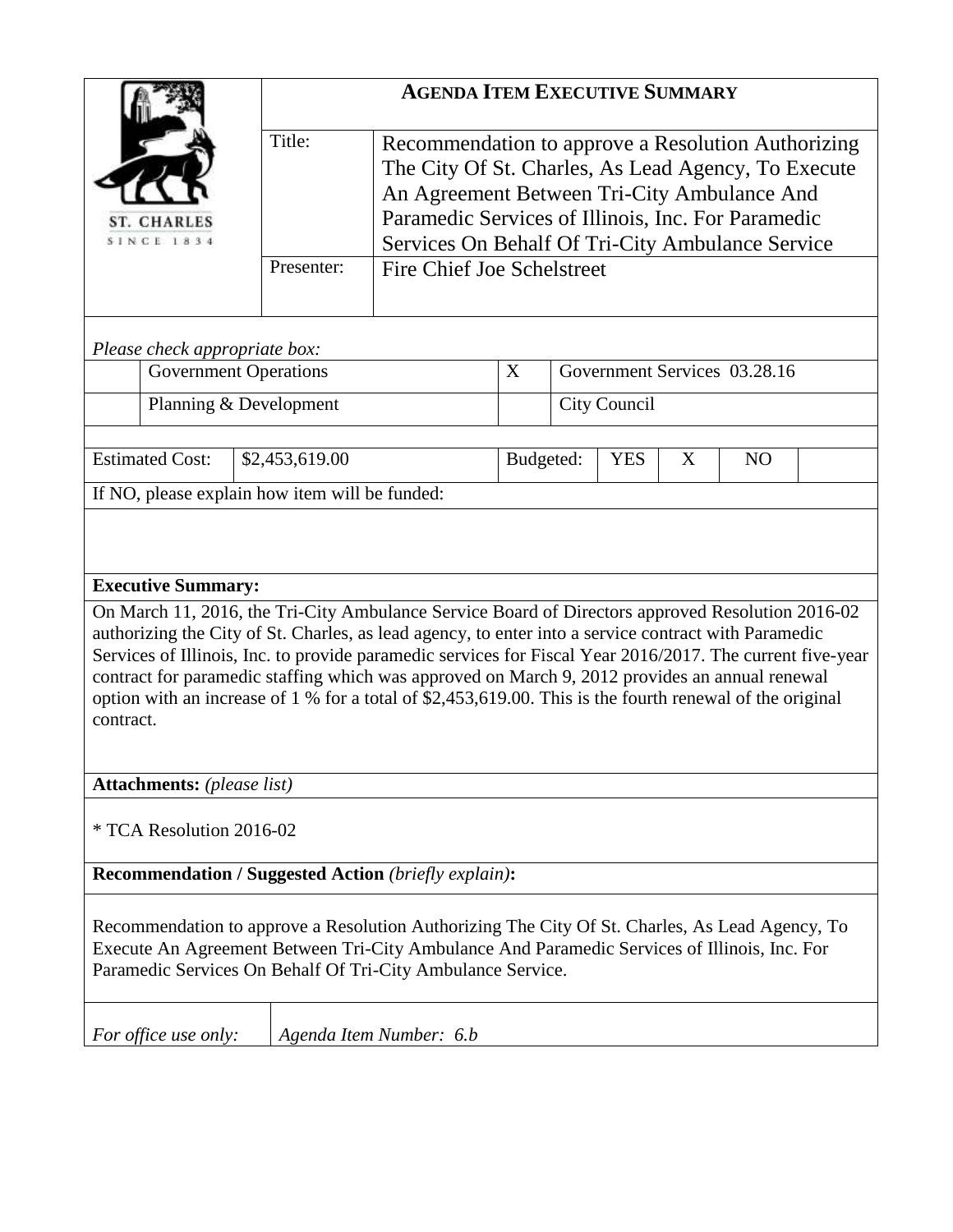### **Tri-City Ambulance**

### Resolution No. 2016-02

## A Resolution of Tri-City Ambulance Service Board of Directors Authorizing The City of St. Charles, As Lead Agency for Tri-City, To Execute an Agreement for Paramedic Services, for and on Behalf of Tri-**City Ambulance Service.**

#### Presented & Passed by the Tri-City Ambulance Board of Directors on March 11, 2016

WHEREAS, Tri-City Ambulance Service (hereinafter Tri-City), formed by intergovernmental agreement dated May 14, 1985, has a duly selected Board of Directors, and;

WHEREAS, Tri-City finds that an Agreement for Paramedic Services with Paramedic Services of Illinois, Inc., an Illinois corporation, is in the best interests of Tri-City, and;

WHEREAS, Tri-City has successfully negotiated an agreement with Paramedic Services of Illinois, Inc. that includes an annual renewal clause for the life of the agreement (copy attached);

NOW BE IT THEREFORE RESOLVED, by the Board of Directors of Tri-City Ambulance Service that the City of St. Charles, as lead agency for Tri-City, is hereby authorized to execute the third renewal of said Agreement for Paramedic Services between Tri-City and Paramedic Services of Illinois, Inc., an Illinois corporation, for the period of May 1, 2016 through April 30, 2017 with the increase as outlined in the renewal schedule pursuant to the budgeting approved therefore by Tri-City.

| Dated this           |  | day of $\frac{1}{2}$ | , 2016. |
|----------------------|--|----------------------|---------|
| BY:<br>mar           |  |                      |         |
| ATTEST:<br>Secretary |  |                      |         |
| Ayes<br>Nays         |  |                      |         |
| Absent               |  |                      |         |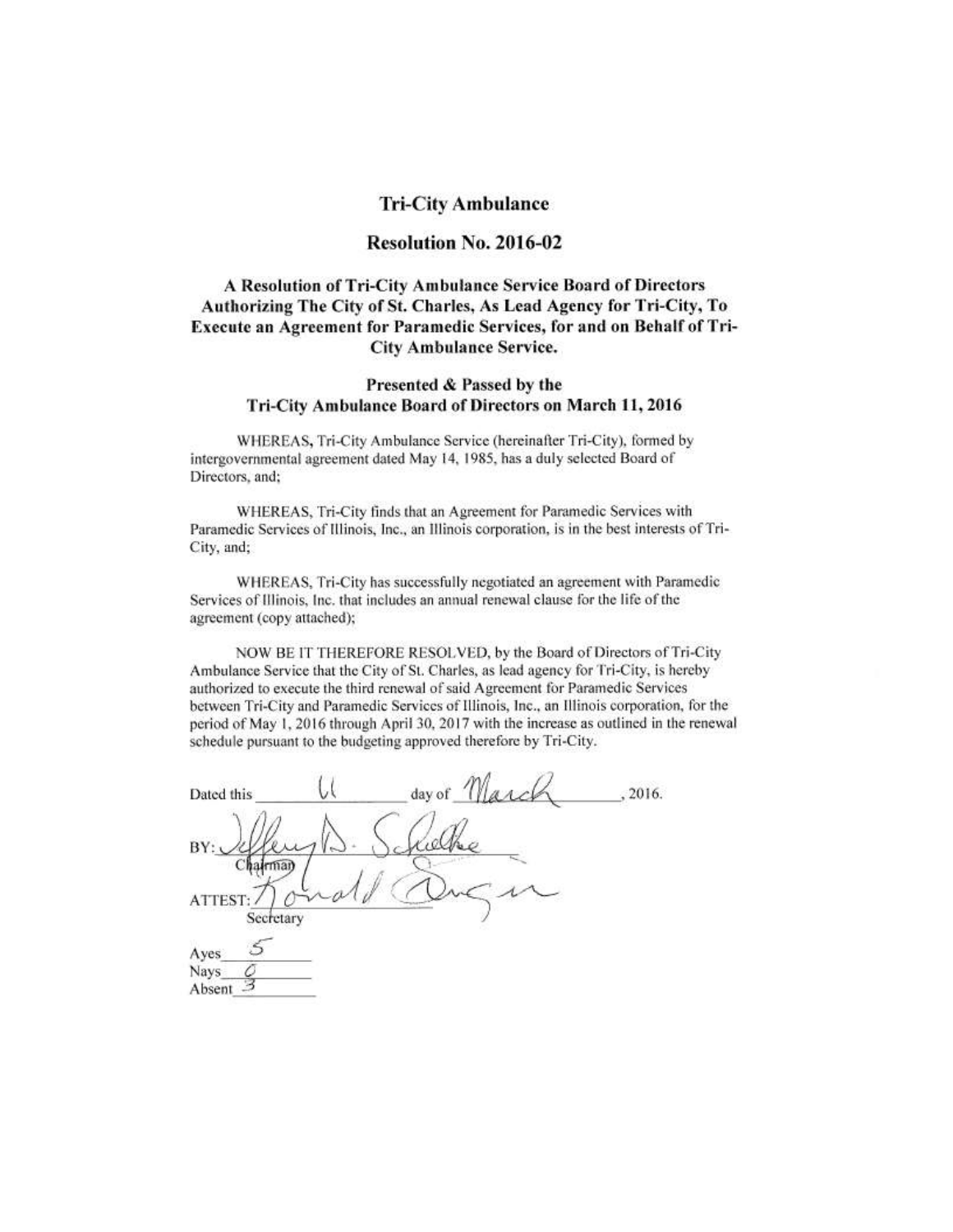# **City of St. Charles, Illinois**

**Resolution No. \_\_\_\_\_\_\_\_\_\_**

**A Resolution Authorizing the City Of St. Charles, as Lead Agency, to Execute an Agreement for Paramedic Services with Paramedic Services of Illinois, Inc. on Behalf of Tri-City Ambulance Service**

# **Presented & Passed by the City Council on \_\_\_\_\_\_\_\_\_\_\_\_\_**

WHEREAS**,** the City of St. Charles is lead agency for Tri-City Ambulance Service, formed by intergovernmental agreement dated May 14, 1985, and;

WHEREAS, Tri-City Ambulance Service finds that an Agreement for Paramedic Services with Paramedic Services of Illinois, Inc., an Illinois corporation, is in the best interests of Tri-City Ambulance Service, and;

WHEREAS, under the current contract executed May 1, 2012 with Paramedic Services of Illinois, Inc. includes a renewal option to extend the agreement one year; and;

WHEREAS, Tri-City Ambulance Service Board of Directors' Resolution 2016-2, attached hereto, authorizes the City of St. Charles to act on its behalf,

NOW BE IT THEREFORE RESOLVED, by the City of St. Charles, as lead agency for Tri-City, to execute said Agreement for Paramedic Services between Tri-City and Paramedic Services of Illinois, Inc., an Illinois corporation, for the period of May 1, 2016 through April 30, 2017 pursuant to the budgeting approved therefore by Tri-City.

PRESENTED to the City Council of the City of St. Charles, Illinois, this \_\_\_\_\_\_\_ day of \_\_\_\_\_\_\_\_\_\_\_\_ 2016.

PASSED by the City Council of the City of St. Charles, Illinois, this day of  $-$  2016.